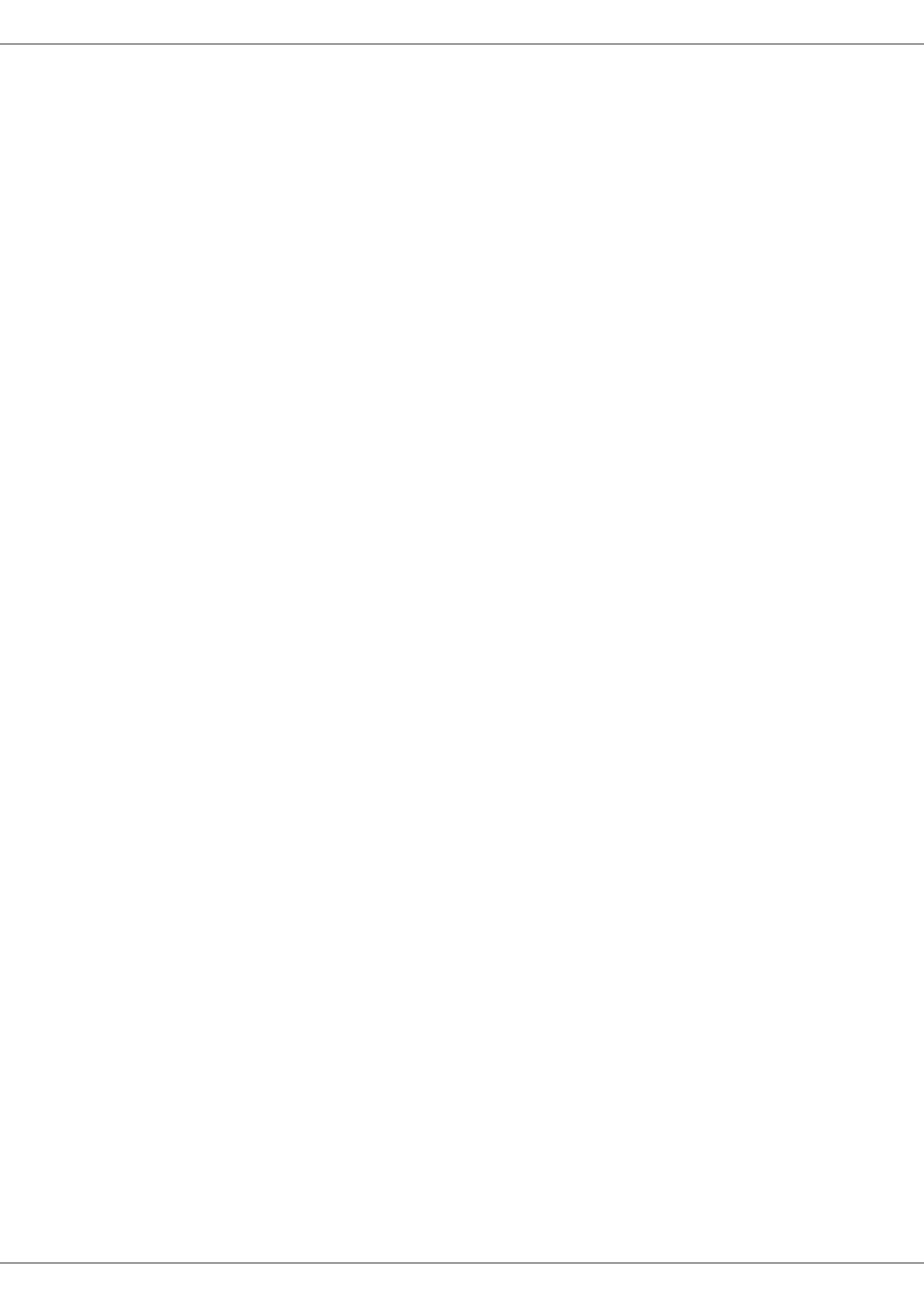### **Chairman's statement**

I am pleased to present the Group's condensed reviewed consolidated interim results for the six months ended 30 September 2011. The Group returned an operating loss of USD7.7 million from activities for the six months to 30 September 2011, compared to an operating loss of USD6.7 million for the same period in the previous year.

### **Mining activities**

While mining operations have yet to consistently achieve forecast production levels, there have been some positive outcomes reported since 31 March 2011.

The archaeological site at Thakadu was excluded from the initial mining licence granted. Permission to conduct mining activities in this area has now been received from the Ministry of Minerals, Energy and Water Resources of the Government of the Republic of Botswana.

In terms of copper produced in concentrate, production for the first and second quarters of the financial year was 176% and 53% higher than the respective quarters from last year

Copper produced in concentrate continued to progressively increase during the second quarter with total production of 3 486 tonnes for the six months ended 30 September 2011. During August 2011, the mine achieved a record production level of 703 Mt recovered copper.

Higher production levels were achieved due to marked improvements in maintenance strategies at the secondary and tertiary crushers, improved production at Thakadu, higher availability of the mill and increasing recoveries as mining moved from oxidic areas to more supergene rich areas at Mowana and Thakadu.

With copper prices falling from prices in excess of USD4.00 per lb at the time of announcing the March 2011 results to approximately USD3.50 per lb in early December 2011, the average weighted copper price achieved on sale of concentrate has been approximately USD3.80 per lb compared with a budgeted figure averaging approximately USD4.40 per lb. The combination of lower realised prices and lower than expected production levels were primary contributors to the underperformance of the operations compared to the Directors' original projections. In addition, processing costs were higher than budgeted as a result of higher than anticipated use of reagent chemicals to increase recoveries on Thakadu oxide ore and ongoing maintenance costs on the secondary and tertiary crushing circuit.

Continuing plant upgrades are in progress and are expected to be completed by the year-end.

The mine is not yet performing at the expected levels, but we remain confident that the projected production figures can still be met, despite uncertainties disclosed in note 5 to the financial statements.

### **Financial statements and operations**

The weakening of the Botswana Pula of approximately 10% against the US Dollar during the period impacted the financial position negatively.

Additions to property, plant and equipment over the reporting period comprised principally two sources: increased capital work in progress (arising from the Mowana North drilling programme, completion of the wet tailings dam and further plant expansion projects) as well as significant waste stripping activity at Mowana mine. The impact of these on the statement of financial position at period end was reduced by the weakening in the exchange rate.

Additional liquidity for the Group's operations was provided through the repayment of USD6 million of the loan facility extended to Ndola Lime Company Limited.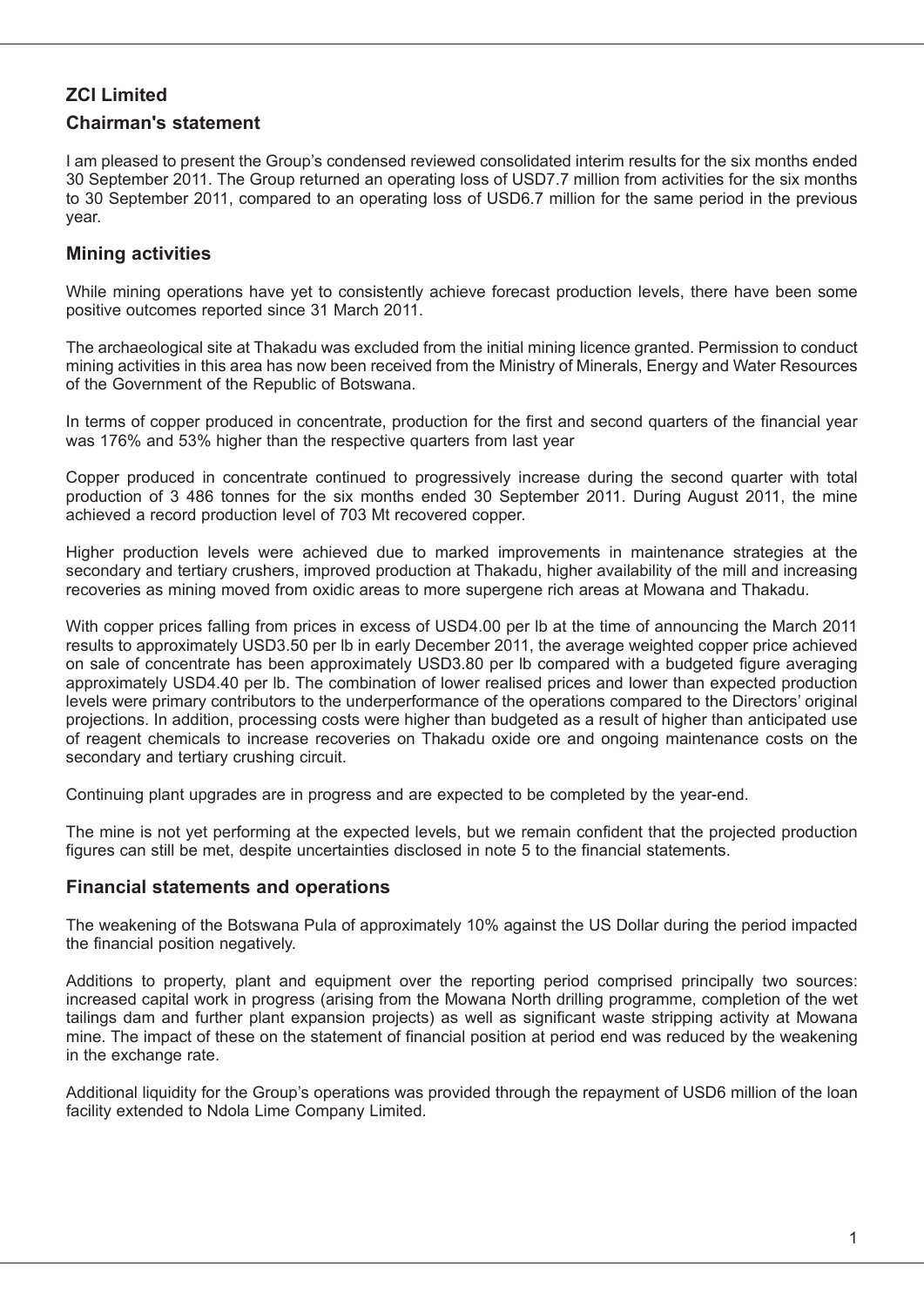### **Chairman's statement**

ZCI continued to provide financing for mining activities of its subsidiary with an additional USD4 million of the USD12.5 million loan facility drawn down during the six-month period ended 30 September 2011, and an additional USD4.5 million drawn down subsequent to this period. The additional funds have been used to finance a range of activities including growth projects, plant capital expenditure, plant enhancements, working capital and additional stripping. The benefits of this additional investment are expected to be evidenced by higher production levels and improved efficiencies in coming periods.

Decreased stock pile inventory quantities on hand together with a decrease in the price thereof, resulted in an overall decrease in inventory balances at 30 September 2011.

Pressure has been placed on cash balances over the period due to the demands of expansion and plant projects, as well as increased mining activity and waste stripping.

Trade payables for the period increased largely due to increased contractor activity with respect to extended waste stripping at Mowana mine. Expansion programmes at Mowana North also necessitated increased work on the part of contractors with a flow on effect into trade payables.

Better pricing and higher grades achieved had a positive influence on revenue for the six-month reporting period when compared to the prior period.

### **Corporate governance developments**

Significant changes have taken place at a ZCI board level. Steven Georgala and David Rodier did not seek reelection to the board of ZCI at the recent Annual General Meeting but continue to be actively involved in Group's operations. On behalf of the Board of Directors I again thank them for their contributions to the Company over many years of service.

With an effective date of 1 November 2011, Thomas Kamwendo resigned as Non-executive Chairman and was appointed to the role of Chief Executive Officer of ZCI. Mr Kamwendo has served for several years as Chairman of the Company and is now tasked with leading the strategy of the Company to help drive value for shareholders. On behalf of the Board of Directors I extend my congratulations to Mr Kamwendo for his appointment and we look forward to supporting him in the role.

With Mr Kamwendo vacating the seat of Chairman of the Company, I am pleased to announce that effective 1 November 2011 I have accepted the honour of being elected to the position of Non-executive Chairman of the Board of Directors.

ZCI also continues to make advancements in its long-term plan for the incremental implementation of King III corporate governance principles. ZCI recognises the benefits of the principles of King III and the long-term sustainability it can help achieve within the Group.

In July 2011, ZCI provided notice of the termination of the Investment Advisory and Management Agreement (the "**IAMA**") between ZCI and iCapital (Mauritius) Limited. The termination of the IAMA will assist ZCI in achieving its strategic objectives and ZCI and iCapital (Mauritius) Limited are in advanced negotiations on all outstanding matters.

I am confident that the period to 31 March 2012 will be one in which the ongoing investment of ZCI in the mining operations of the Group will continue to result in production levels moving closer to achieving the intended level of steady state copper production.

Edgar Hamuwele

Chairman

Bermuda

23 December 2011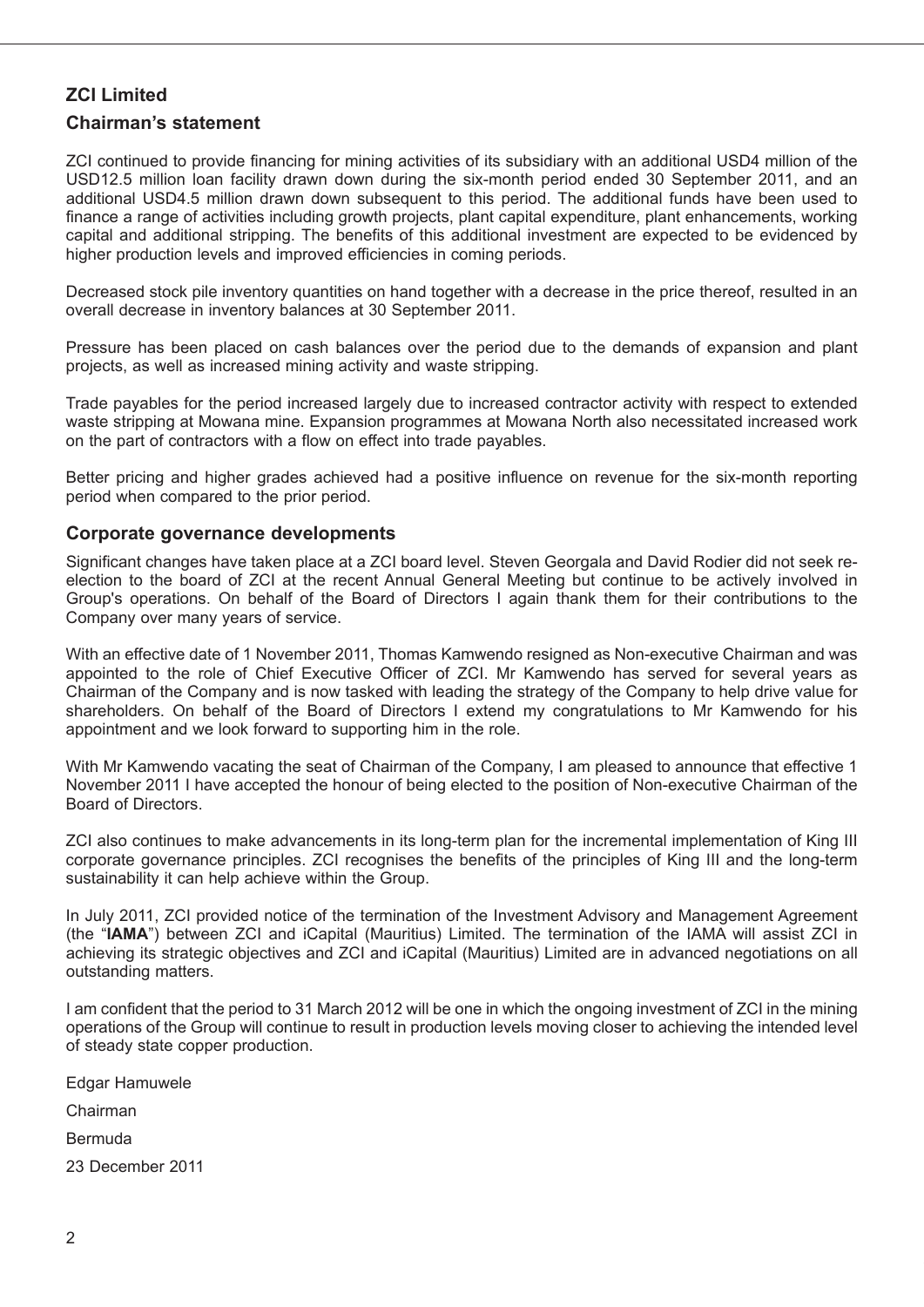# **ZCI Limited Condensed Consolidated Statement of Comprehensive Income**

|                                                 | <b>Reviewed</b>                                           | <b>Reviewed</b>                                    | <b>Audited</b>                                    |
|-------------------------------------------------|-----------------------------------------------------------|----------------------------------------------------|---------------------------------------------------|
|                                                 | <b>Six months</b><br>ended<br><b>30 September</b><br>2011 | <b>Six months</b><br>ended<br>30 September<br>2010 | <b>Twelve months</b><br>ended<br>31 March<br>2011 |
| <b>Note</b>                                     | <b>USD'000</b>                                            | <b>USD'000</b>                                     | <b>USD'000</b>                                    |
| Revenue                                         | 23 066                                                    | 11 583                                             | 24 731                                            |
| Cost of sales                                   | (28 264)                                                  | (16504)                                            | (22663)                                           |
| Gross (loss)/profit from mining activities      | (5 198)                                                   | (4921)                                             | 2 0 6 8                                           |
| Administrative expenses                         | (2865)                                                    | (918)                                              | (5 150)                                           |
| Other expenses                                  | (1581)                                                    | (846)                                              | (2726)                                            |
| Foreign exchange gains/(losses)                 | 1 9 4 3                                                   | (61)                                               | 63                                                |
| <b>Operating loss</b>                           | (7701)                                                    | (6746)                                             | (5745)                                            |
| Finance income                                  | 442                                                       | 46                                                 | 1 3 8 4                                           |
| Finance expense                                 | (337)                                                     |                                                    | (1 118)                                           |
| Loss before tax                                 | (7596)                                                    | (6283)                                             | (5479)                                            |
| Income tax                                      | 211                                                       | 201                                                | (657)                                             |
| Loss for the period                             | (7385)                                                    | (6082)                                             | (6136)                                            |
| Other comprehensive income:                     |                                                           |                                                    |                                                   |
| Exchange differences on translation of          |                                                           |                                                    |                                                   |
| foreign operations                              | (4554)                                                    | 3726                                               | 7 0 0 6                                           |
| Total comprehensive income for the period       | (11939)                                                   | (2356)                                             | 870                                               |
| Loss attributable to:                           |                                                           |                                                    |                                                   |
| Equity holders of the parent                    | (4849)                                                    | (5049)                                             | (4718)                                            |
| Non-controlling interest                        | (2536)                                                    | (1033)                                             | (1418)                                            |
| Total comprehensive income attributable to:     |                                                           |                                                    |                                                   |
| Equity holders of the parent                    | (8683)                                                    | (1988)                                             | 1 1 8 1                                           |
| Non-controlling interest                        | (3 256)                                                   | (368)                                              | (311)                                             |
| Basic loss per ordinary share (US cents)<br>6   | (8.71)                                                    | (9.07)                                             | (8.47)                                            |
| Diluted loss per ordinary share (US cents)<br>6 | (10.42)                                                   | (9.82)                                             | (9.31)                                            |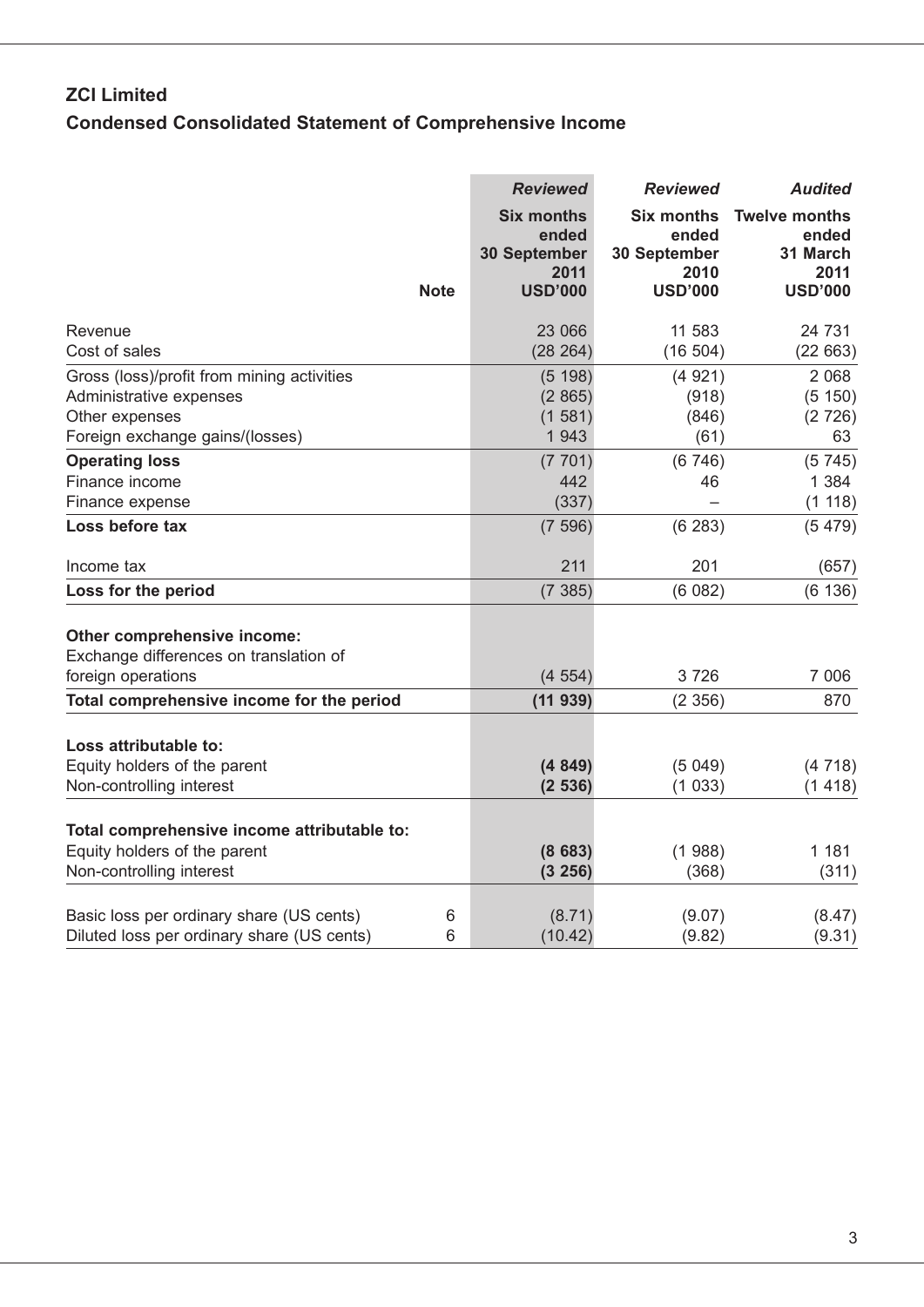# **ZCI Limited Condensed Consolidated Statement of Financial Position**

|                                                                | <b>Reviewed</b>                               | <b>Audited</b>                     |
|----------------------------------------------------------------|-----------------------------------------------|------------------------------------|
| <b>Note</b>                                                    | <b>30 September</b><br>2011<br><b>USD'000</b> | 31 March<br>2011<br><b>USD'000</b> |
|                                                                |                                               |                                    |
| <b>ASSETS</b><br>Property, plant and equipment                 | 50 575                                        | 47 966                             |
| Intangible assets                                              | 51 971                                        | 51 4 25                            |
| Other financial assets                                         | 313                                           | 345                                |
| Long-term receivable                                           | 2 0 0 0                                       | 4 0 0 0                            |
| <b>Total non-current assets</b>                                | 104 859                                       | 103 736                            |
|                                                                | 6 5 38                                        | 10 483                             |
| Inventory<br>Trade and other receivables                       | 5 9 8 1                                       | 3847                               |
| Current portion of long-term receivable                        | 2 0 1 2                                       | 6 0 48                             |
| Cash and cash equivalents                                      | 24 147                                        | 26 417                             |
| <b>Total current assets</b>                                    | 38 678                                        | 46 795                             |
| <b>TOTAL ASSETS</b>                                            | 143 537                                       | 150 531                            |
|                                                                |                                               |                                    |
| <b>EQUITY</b><br>Share capital                                 | 102 688                                       | 102 688                            |
| Foreign currency translation reserve                           | (133)                                         | 3701                               |
| Share option reserve<br>8                                      | 362                                           |                                    |
| Retained earnings                                              | 9852                                          | 14 701                             |
| <b>Equity holders of the parent</b>                            | 112 769                                       | 121 090                            |
| <b>Non-controlling interest</b>                                | 2 0 0 4                                       | 5 2 6 0                            |
| <b>Total equity</b>                                            | 114 773                                       | 126 350                            |
|                                                                |                                               |                                    |
| <b>LIABILITIES</b>                                             |                                               |                                    |
| Deferred tax                                                   | 6976                                          | 7 187                              |
| Environmental rehabilitation provision<br>Loans and borrowings | 6 0 4 4<br>942                                | 7 1 5 0                            |
| <b>Total non-current liabilities</b>                           | 13 962                                        | 14 337                             |
|                                                                |                                               |                                    |
| Trade and other payables                                       | 14 135                                        | 9844                               |
| Loans and borrowings                                           | 667                                           |                                    |
| <b>Total current liabilities</b>                               | 14 802                                        | 9844                               |
| <b>TOTAL EQUITY AND LIABILITIES</b>                            | 143 537                                       | 150 531                            |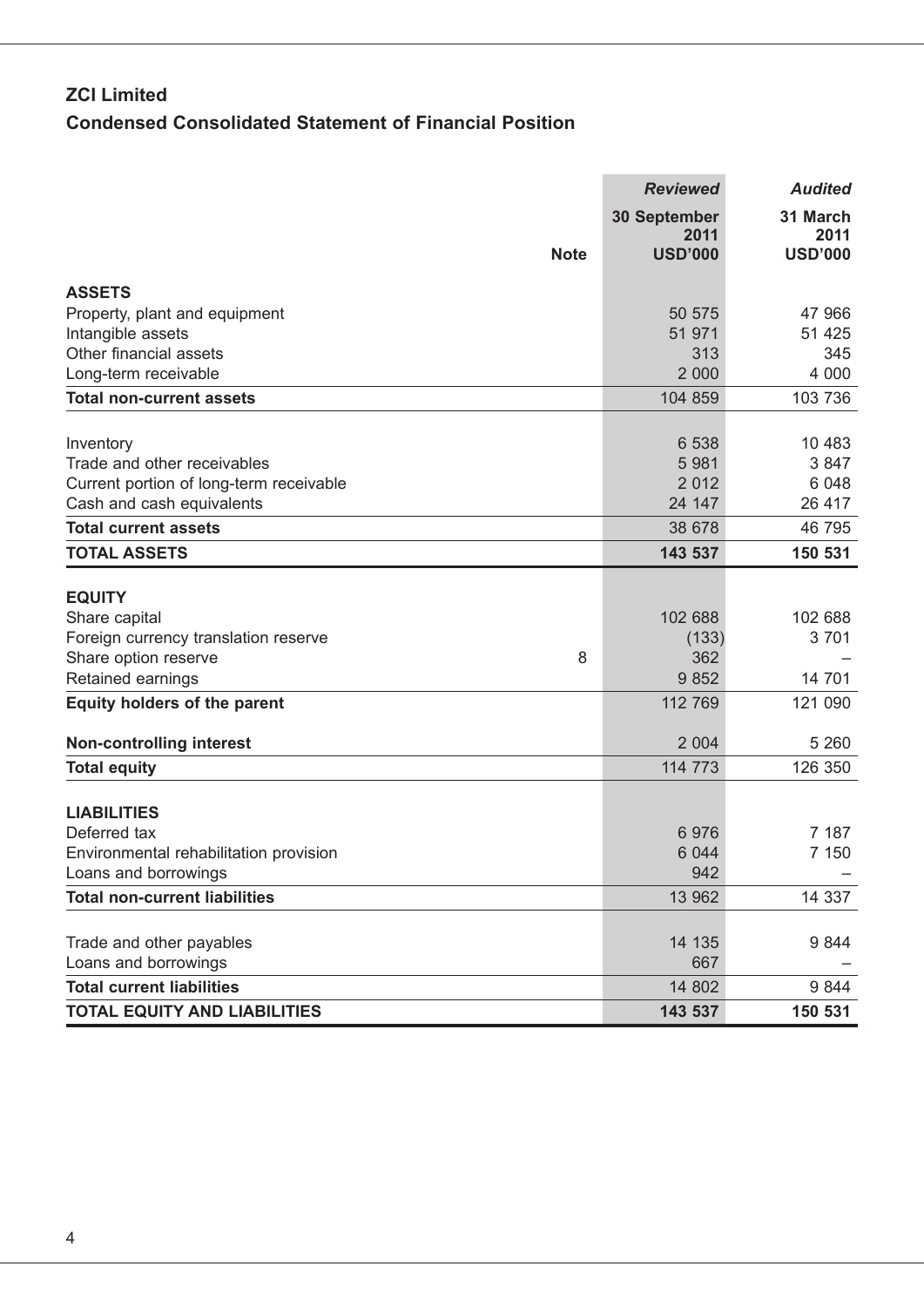**ZCI Limited ZCI Limited**

Consolidated Statement of Changes in Equity **Consolidated Statement of Changes in Equity**

|                                                              |                           | Foreign                   |                           |                              | Attributable                 |                                     |                          |
|--------------------------------------------------------------|---------------------------|---------------------------|---------------------------|------------------------------|------------------------------|-------------------------------------|--------------------------|
|                                                              | Shar                      | currency<br>translation   | Share<br>option           | Retained                     | to equity<br>holders of      | Non-<br>controlling                 | <b>Total</b>             |
|                                                              | <b>DOO:QSD</b><br>capital | <b>DOO.GSD</b><br>reserve | reserve<br><b>000.GSL</b> | <b>DO0.GSD</b><br>earnings   | <b>DOO.GSD</b><br>the parent | <b>DOO</b> , <b>QSD</b><br>interest | <b>000.GSD</b><br>equity |
| Balance as at 31 March 2010                                  | 102 688                   | (2145)                    | ı                         |                              | 119 194                      | 6 286                               | 125480                   |
| Other comprehensive income<br>Loss for the period            |                           |                           | I                         | 18 651<br>(5 049)            | (5049)                       | (1033)                              | (6082)                   |
| translation differences<br>- foreign currency                | I                         | 3061                      | T                         | I                            | 3061                         | 665                                 | 3726                     |
| Total comprehensive income for<br>the period                 | L                         | 3061                      | L                         | (5049)                       | (1988)                       | (368)                               | (2356)                   |
| Balance as at 30 September 2010                              |                           | 916                       | ı                         | 13 602                       | 117 206                      | 5918                                | 123 124                  |
| Balance as at 31 March 2011                                  | 102 688<br>102 688        | 3701                      | I                         | <b>701</b><br>$\overline{4}$ | 090<br>$\overline{21}$       | 5 260                               | 126350                   |
| Transactions with owners recorded<br>directly in equity      |                           |                           |                           |                              |                              |                                     |                          |
| Share option reserve (note 8)                                | L                         | I                         | 362                       |                              | 362                          |                                     | 362                      |
| Loss for the period                                          | $\overline{\phantom{a}}$  | I                         |                           | (4849)                       | (4849)                       | (2536)                              | (7385)                   |
| Other comprehensive income<br>- foreign currency translation |                           |                           |                           |                              |                              |                                     |                          |
| differences                                                  | I                         | (3834)                    | ı                         | I                            | (3834)                       | (720)                               | (4554)                   |
| Total comprehensive income                                   |                           | (3834)                    |                           | (4849)                       | (8683                        | (3256)                              | (11939)                  |
| for the period                                               | I                         |                           |                           |                              |                              |                                     |                          |
| Balance as at 30 September 2011                              | 102688                    | (133)                     | 362                       | 9852                         | 112769                       | 2004                                | 114773                   |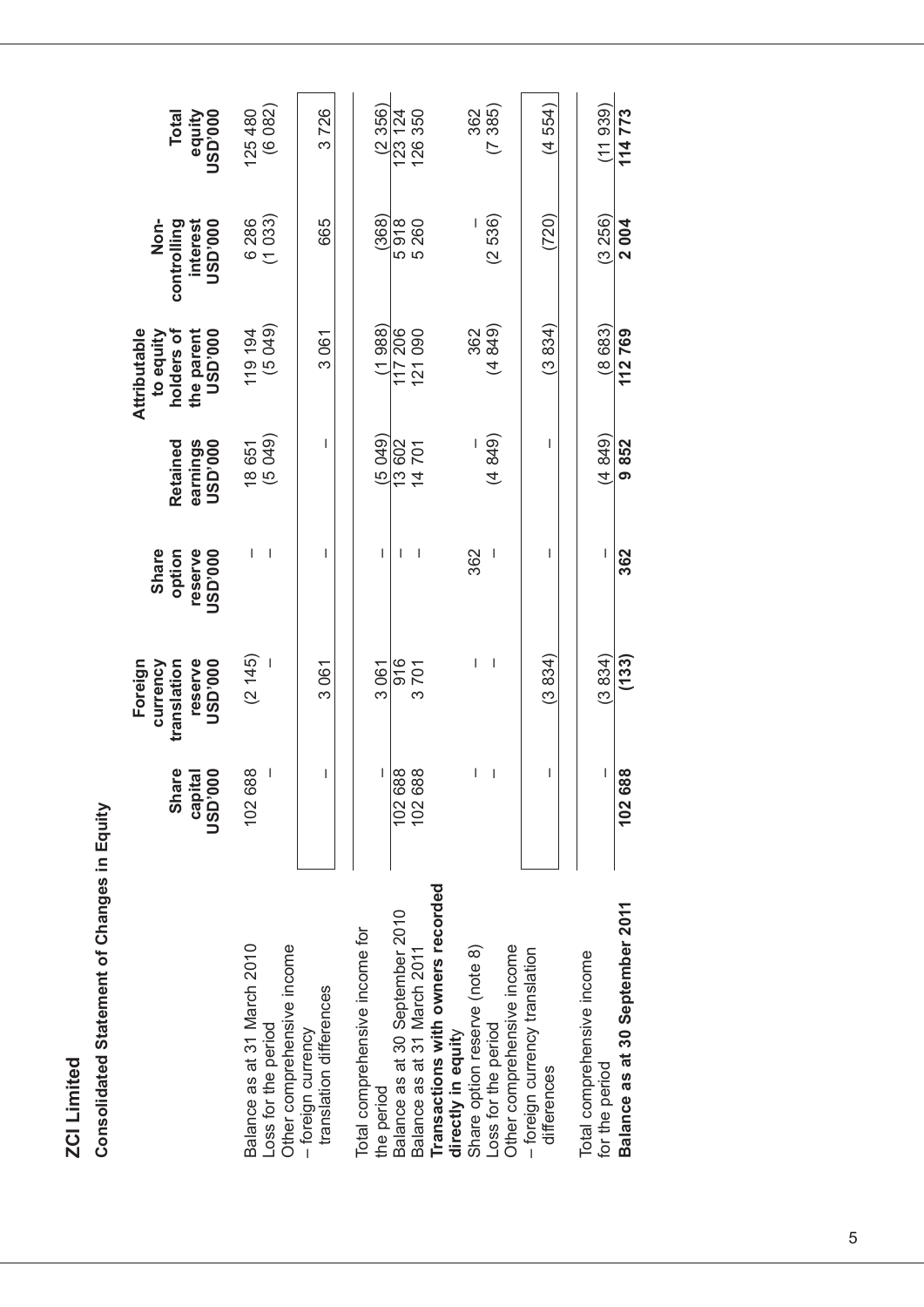# **ZCI Limited Condensed Consolidated Statement of Cash Flows**

|                                                          | <b>Reviewed</b>                                           | <b>Reviewed</b>                                    |
|----------------------------------------------------------|-----------------------------------------------------------|----------------------------------------------------|
|                                                          | <b>Six months</b><br>ended<br><b>30 September</b><br>2011 | <b>Six months</b><br>ended<br>30 September<br>2010 |
|                                                          | <b>USD'000</b>                                            | <b>USD'000</b>                                     |
| <b>Cash flow from operating activities</b>               |                                                           |                                                    |
| Cash generated/(utilised) by operations                  | 55                                                        | (3744)                                             |
| Interest received                                        | 430                                                       | 412                                                |
| Interest paid                                            | (337)                                                     |                                                    |
| Cash inflow/(outflow) from operating activities          | 148                                                       | (3332)                                             |
| <b>Cash flow from investing activities</b>               |                                                           |                                                    |
| Additions to property, plant and equipment               | (10179)                                                   | (4558)                                             |
| Additions to intangible assets                           | (1037)                                                    |                                                    |
| Proceeds of disposal of property, plant and equipment    | 400                                                       | 65                                                 |
| Cash outflow from investing activities                   | (10816)                                                   | (4493)                                             |
| <b>Cash flow from financing activities</b>               |                                                           |                                                    |
| Repayment of long-term receivable                        | 6 0 0 0                                                   |                                                    |
| Additional finance raised                                | 1 609                                                     |                                                    |
| Cash outflow from financing activities                   | 7 609                                                     |                                                    |
| Effect of currency translation                           | 789                                                       | (352)                                              |
| Net decrease in cash and cash equivalents                | (2 270)                                                   | (8177)                                             |
| Cash and cash equivalents at the beginning of the period | 26 417                                                    | 48 430                                             |
| Cash and cash equivalents at the end of the period       | 24 147                                                    | 40 253                                             |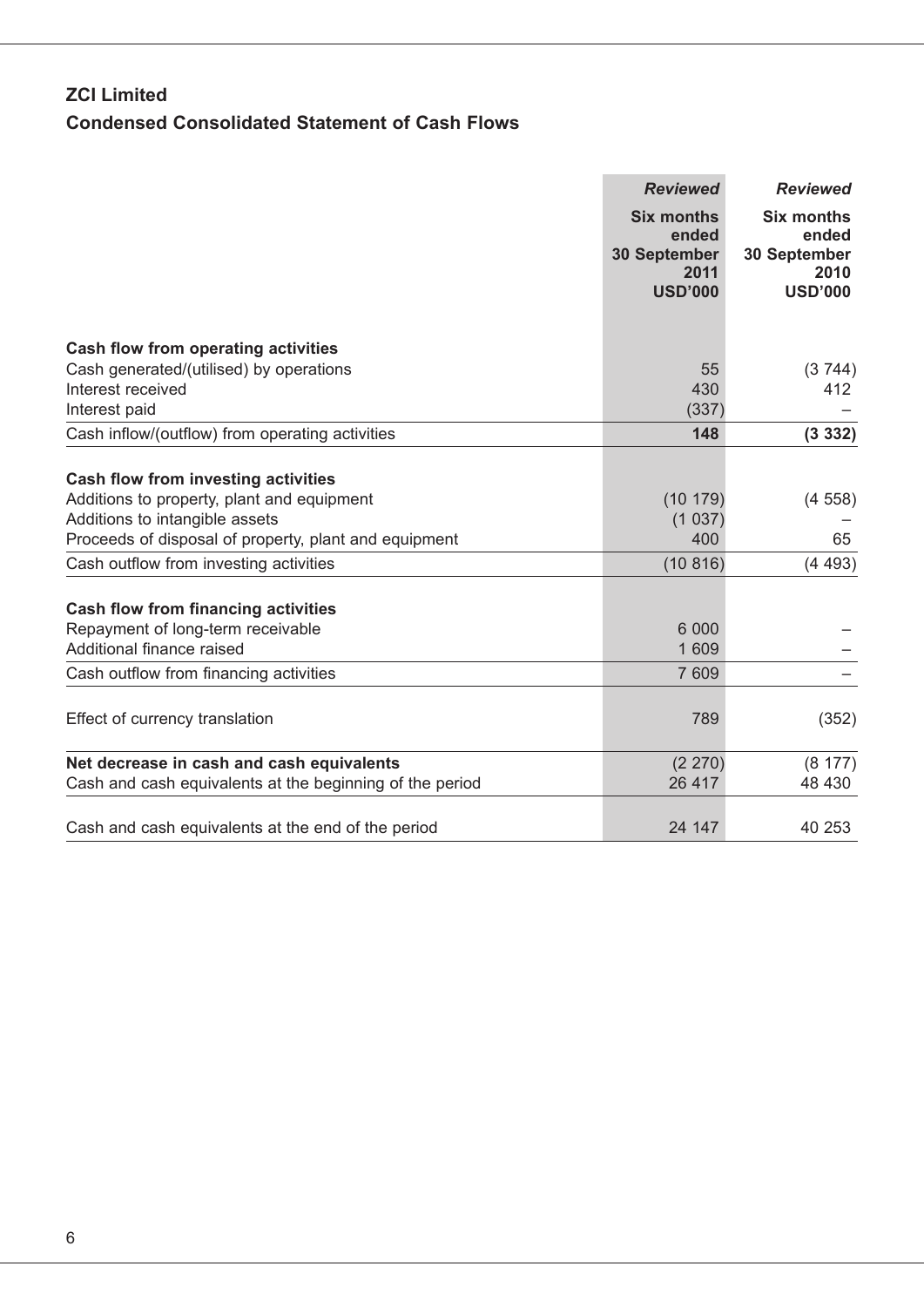### *1. General information*

ZCI is a public company incorporated and domiciled in Bermuda. It has a primary listing on the Johannesburg Stock Exchange and a secondary listing on the Euronext.

The Company's business is not affected by any Government protection or investment encouragement laws.

ZCI is the holding company of African Copper Plc ("**ACU**"), a copper producing and mineral exploration and development group of companies (the "**Group**"). The Group's main project is the copper-producing open pit Mowana mine. The Group also owns the rights to the adjacent Thakadu-Makala deposits and holds permits in exploration properties at the Matsitama Project. The Mowana Mine is located in the north-eastern portion of Botswana and the Matsitama Project is contiguous to the southern boundary of the Mowana Mine.

The address of ZCI's registered office is Clarendon House, 2 Church Street, Hamilton, Bermuda. These condensed consolidated interim financial statements were approved for issue on 20 December 2011 by the board of directors.

### *2. Basis of preparation*

The condensed consolidated interim financial statements for the six months ended 30 September 2011 have been prepared in accordance with International Accounting Standard IAS 34: Interim Financial Reporting, and the AC 500 series issued by the Accounting Practices Board and in compliance with the Listings Requirements of the JSE Limited.

The condensed consolidated interim financial statements are presented in United States Dollars ("USD"), which is the Company's functional currency. All financial information presented in USD has been rounded to the nearest thousand.

### *3. Significant accounting policies*

The accounting policies applied in the presentation of the condensed consolidated interim financial statements are in accordance with International Financial Reporting Standards ("**IFRS**") and are consistent with those applied for the year ended 31 March 2011.

During the period, the following accounting pronouncements, none of which had a material impact on the group's results, became effective:

- IFRIC 19 Extinguishing Financial Liabilities with Equity Instruments
- Improvements to IFRSs 2010
- IAS 24 Related Party Disclosures (revised 2009)

A number of new standards, amendments to standards and interpretations that could be relevant to the Group, are not yet effective for the period ended 30 September 2011, and have not been applied in preparing these condensed consolidated interim financial statements:

- IAS 12 Deferred Tax: Recovery of Underlying Assets Amendments to IAS 12, effective for annual periods beginning on or after 1 January 2012.
- IFRS 7 amendment Disclosures Transfers of Financial Assets, effective for annual periods beginning on or after 1 July 2011.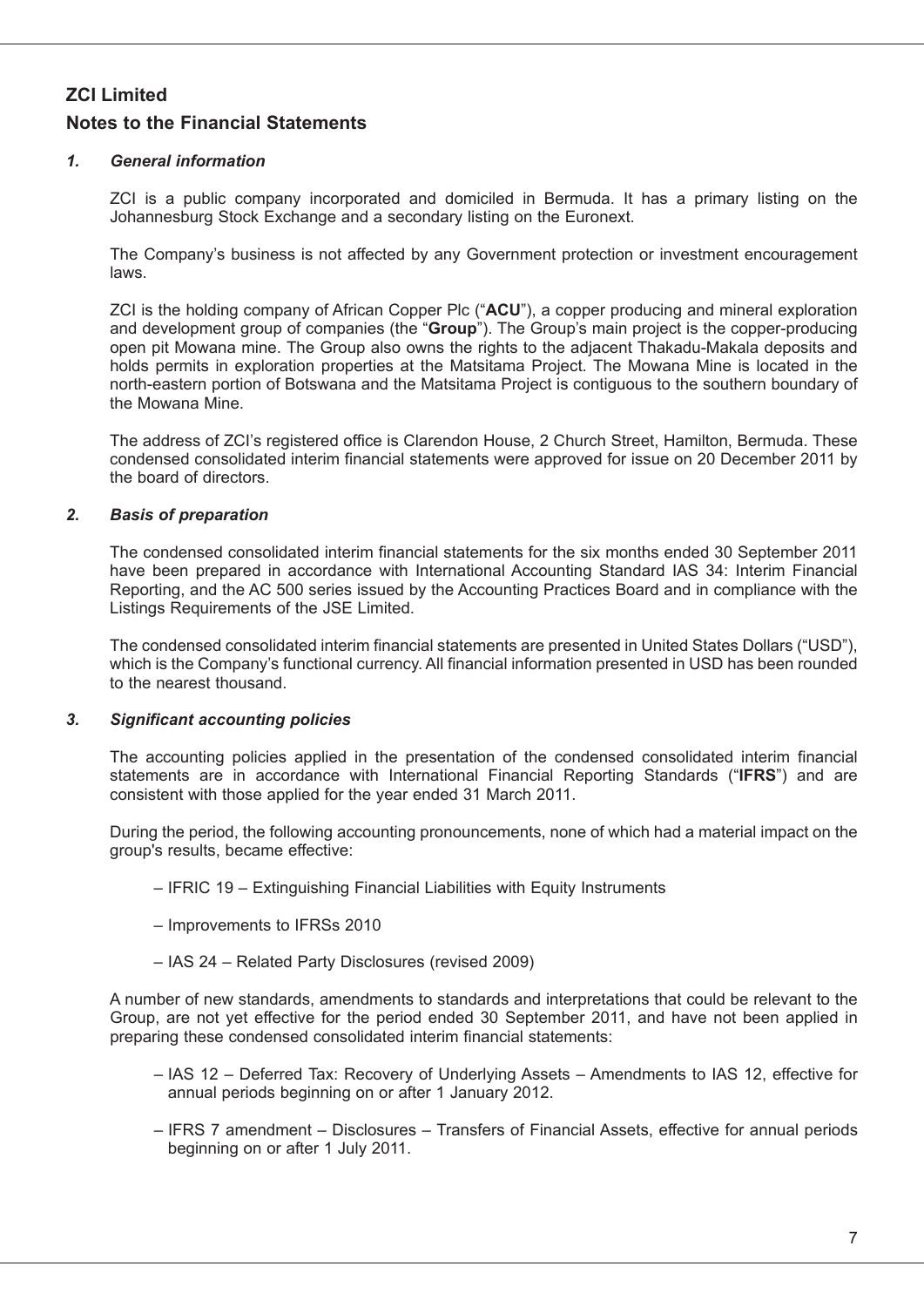### **Notes to the Financial Statements**

- –IFRS 9 (2010) Financial Instruments, effective for annual periods beginning on or after 1 January 2013.
- –IFRS 10 (2011) Consolidated Financial Statements, effective for annual periods beginning on or after 1 January 2013.
- –IFRS 12 (2011) Disclosure of Interests in Other Entities, effective for annual periods beginning on or after 1 January 2013.
- –IFRS 13 (2011) Fair Value Measurement, effective for annual periods beginning on or after 1 January 2013.
- –IFRIC 20 Stripping Costs in the Production Phase of a Surface Mine, effective for annual periods beginning on or after 1 January 2012.

With the exception of IFRS 9 and IFRIC 20, these standards and interpretations are not expected to have a significant effect on the consolidated financial statements of the Group. IFRS 9 (2010) which becomes mandatory for the Group's 2013 consolidated financial statements and could change the classification and measurement of financial assets. IFRIC 20 provides further guidance with regards to the recognition of production stripping in surface mining activities. The Group does not plan to adopt these standards or interpretations early and the extent of the impact has not yet been determined.

### *4. Segment information*

An operating segment is a component of the Group that engages in business activities from which it may earn revenues and incur expenses, including revenues and expenses that relate to transactions with any of the Group's other components. The Group's only operating segment is the exploration for, and the development of copper and other base metal deposits. All the Group's activities are related to the exploration for, and the development of copper and other base metals in Botswana with the support provided from the Company and it is reviewed as a whole by the Board (who is considered the chief operating decision maker) to make decisions about resources to be allocated to the segment and assess its performance, and for which discrete financial information is available. All mining revenue derives from a single customer.

As such, a separate segmental report has not been prepared.

### *5. Going concern*

Since the publication of the Group's annual financial statements in August 2011, which contained details of the key assumptions and factors impacting the Company and its subsidiary's ability to continue as going concerns, progress has been made in respect of production levels and a number of capital projects envisaged have been successfully undertaken.

However, in spite of the progress on production and the ongoing capital projects to upgrade and remove bottlenecks in the production facilities, the mass of copper produced in concentrate has not attained the levels needed to generate overall positive cash flows for the business and the Group incurred a loss of USD7.4 million for the period ended 30 September 2011 (2010: USD6.1 million).

The Directors have updated the Group's cash flow projections. These show that the projected peak funding requirement by ACU, the Company's subsidiary, is estimated to be USD6.1 million and to occur in March 2012. The Directors of ZCI have agreed with the directors of ACU that the Company will not demand payment on any of the outstanding ACU debt due to them until 31 December 2013 unless the performance of ACU, and its prospects, as determined by the Directors, permits the repayment of debt beforehand. In addition, the Company has undertaken to further make sufficient funding available to ACU until 31 March 2013 to allow it to continue to meet its obligations as they fall due in the normal course of business. In the view of the Directors, this will allow ACU to trade as a going concern for at least 12 months from the date of the announcement of these interim results.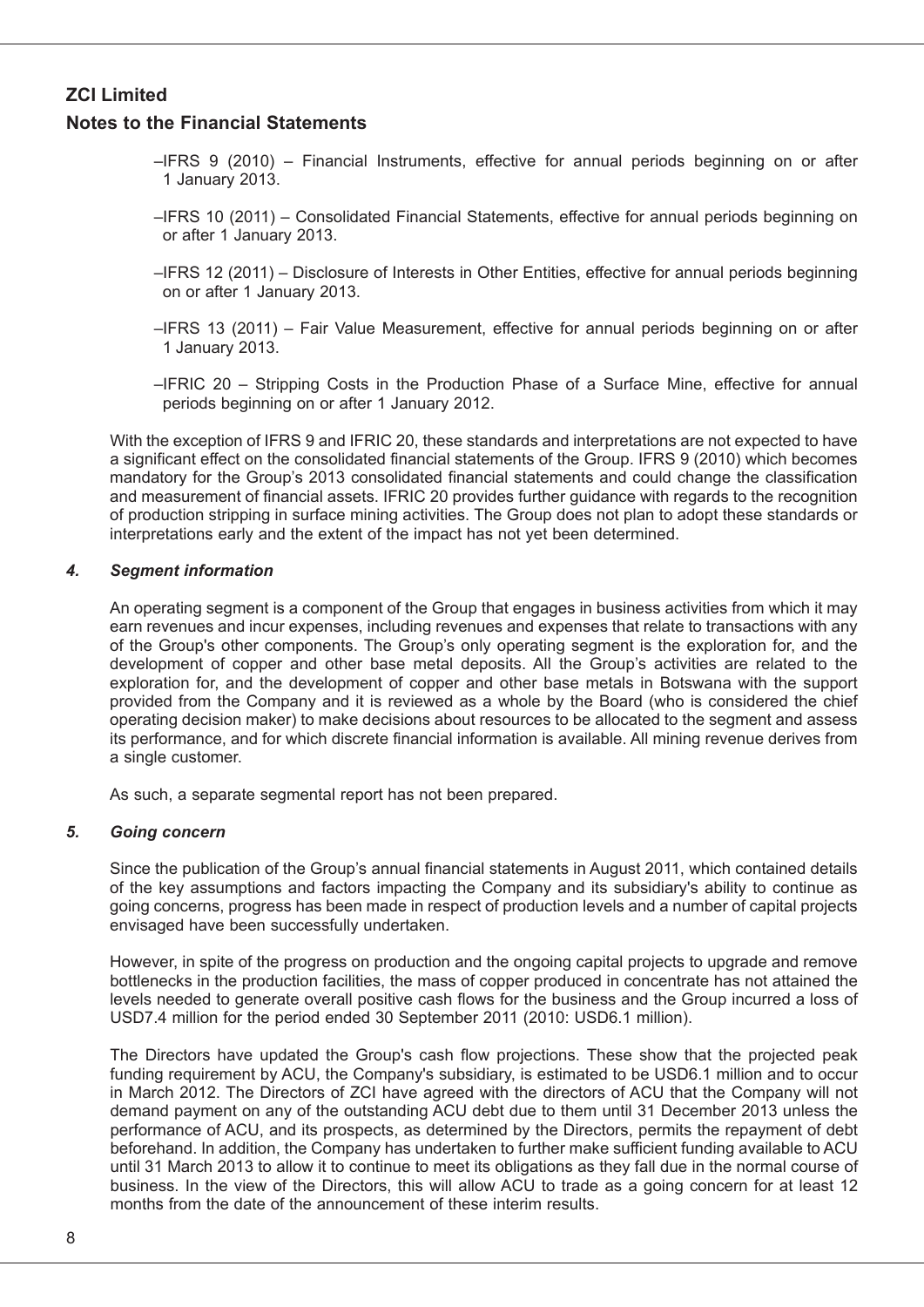### **Notes to the Financial Statements**

The projections described above assume an average copper price of USD3.70 per lb and average monthly production of 788 Mt of copper produced in concentrate over the course of the four-month period until 31 March 2012. This compares to an average monthly production of 588 Mt of copper produced in concentrate over the course of the four-month period ended 30 November 2011. A 10% reduction in the average price of copper applied to the projected production levels increases the projected peak funding requirement by USD2.5 million. A 10% decrease in the average monthly production tonnage, assuming that the projected average copper price is achieved, increases the projected peak funding requirement by USD2.3 million.

The current Group cash flow projections forecast positive cash flows on a monthly basis during the first half of the next financial year based on the following anticipated factors:

- approximately 64% of ore processed during this period is anticipated to be mined from the Thakadu open-pit with an average grade of 2.1%;
- the new secondary and tertiary crushers will be available thereby significantly reducing downtime and increasing throughput to the mill; and
- average recoveries are projected to increase to approximately 63%, reflecting the processing of less pure oxide ore as mining progresses deeper in the Thakadu and Mowana open-pits.

The unproven ability of the Group to achieve the forecasted production figures, the volatility of the copper price and other factors discussed above, represent a material uncertainty in relation to the ability of the Company and its subsidiaries to realise their assets and discharge their liabilities in the normal course of business.

Should the projected production levels and key financial assumptions not be reached, the Company and its subsidiaries will have to source additional external funding in order to realise their assets and discharge their liabilities in the normal course of business. In the event that additional funding is not forthcoming, these conditions may cast significant doubt about the ability of the Company and its subsidiaries to continue as going concerns.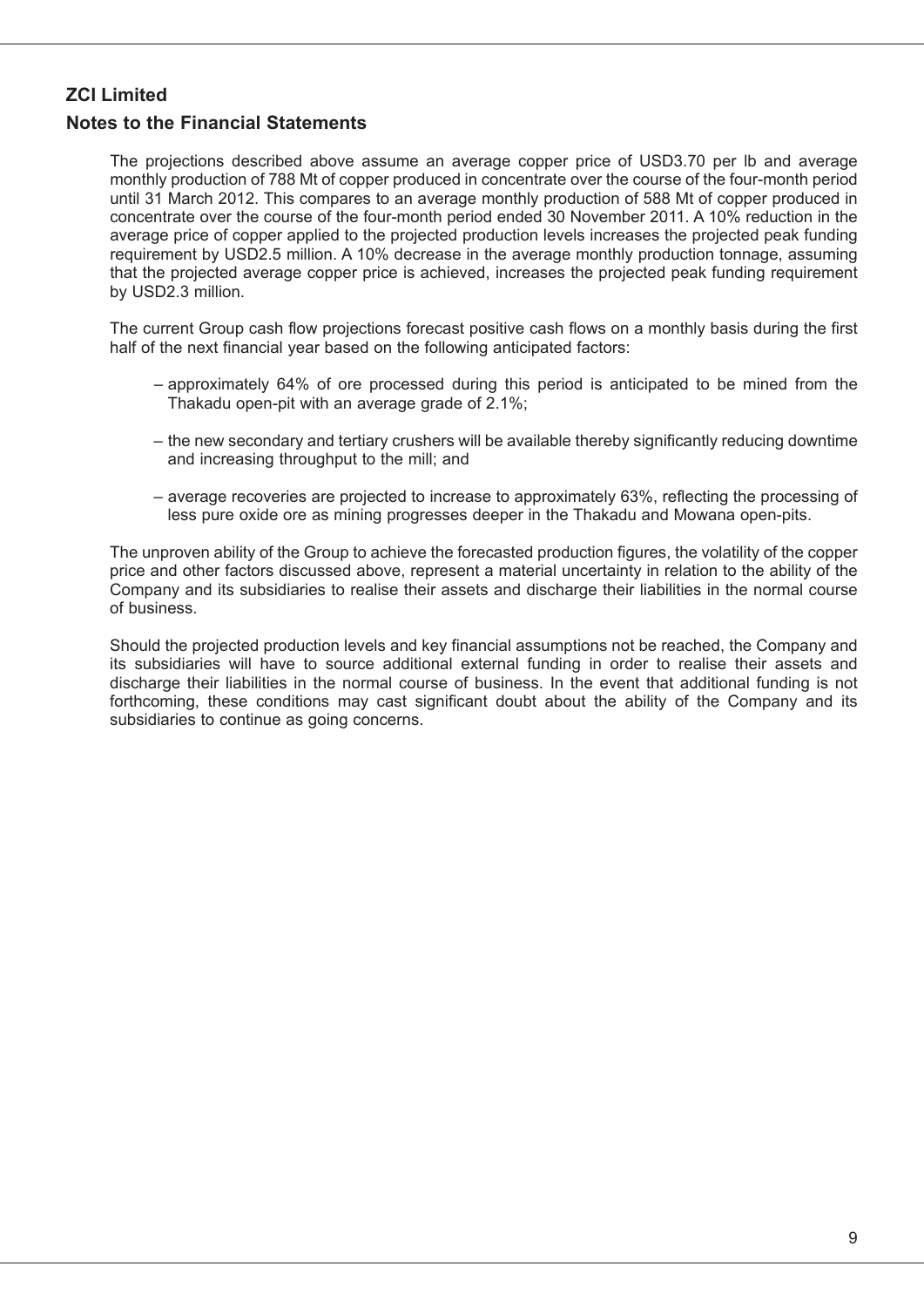### *6. Loss per share*

|                                                                                                                                                                                  | <b>Six months</b><br>ended<br><b>30 September</b><br>2011 | ended<br>30 September<br>2010 | Six months Twelve months<br>ended<br>31 March<br>2011 |
|----------------------------------------------------------------------------------------------------------------------------------------------------------------------------------|-----------------------------------------------------------|-------------------------------|-------------------------------------------------------|
| Basic loss per ordinary share (US cents)<br>Diluted loss per ordinary share (US cents)<br>Headline loss per ordinary share (US cents)                                            | (8.71)<br>(10.42)<br>(8.71)                               | (9.07)<br>(9.82)<br>(9.07)    | (8.47)<br>(9.31)<br>(8.47)                            |
| Diluted headline loss per ordinary share<br>(US cents)<br>Number of ordinary shares in issue                                                                                     | (10.42)<br>55 677 643                                     | (9.82)<br>55 677 643          | (9.31)<br>55 677 643                                  |
| Basic and diluted weighted average number of<br>ordinary shares in issue                                                                                                         | 55 677 643                                                | 55 677 643                    | 55 677 643                                            |
| The following adjustments to loss attributable to<br>ordinary shareholders were taken into account<br>in the calculation of diluted earnings per share:                          | <b>USD'000</b>                                            | <b>USD'000</b>                | <b>USD'000</b>                                        |
| Loss attributable to equity holders of the parent                                                                                                                                | (4849)                                                    | (5049)                        | (4718)                                                |
| Increase in shareholding in subsidiary with<br>respect to convertible portion of debt                                                                                            | (950)                                                     | (417)                         | (464)                                                 |
| Tax effect                                                                                                                                                                       |                                                           |                               |                                                       |
| Diluted loss attributable to equity holders<br>of the parent                                                                                                                     | (5799)                                                    | (5466)                        | (5182)                                                |
| The following adjustments to loss attributable<br>to ordinary shareholders were taken into account<br>in the calculation of headline and diluted headline<br>earnings per share: |                                                           |                               |                                                       |
| Loss attributable to equity holders of the parent<br>and headline loss attributable to equity holders<br>of the parent                                                           | (4849)                                                    | (5049)                        | (4718)                                                |
| Increase in shareholding in subsidiary with<br>respect to convertible portion of debt                                                                                            | (950)                                                     | (417)                         | (464)                                                 |
| Tax effect                                                                                                                                                                       |                                                           |                               |                                                       |
| Diluted headline loss attributable to equity<br>holders of the parent                                                                                                            | (5799)                                                    | (5466)                        | (5182)                                                |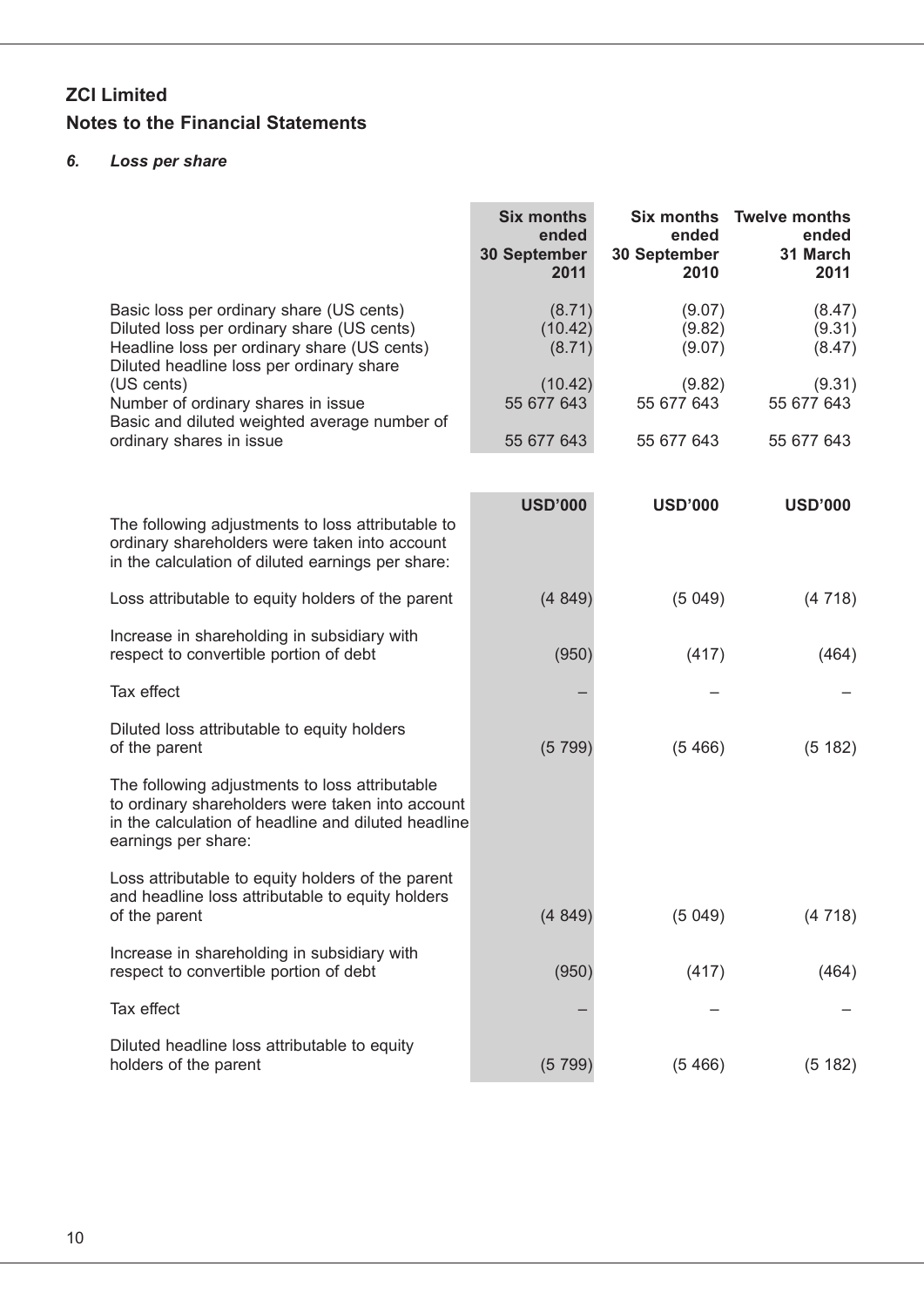### *7. Mineral Resources and Mineral Reserves*

The Group's Mineral Resources and Ore Reserves are under review to provide updated estimations for 2012, however no material changes to the Mineral Resources and Ore Reserves disclosed in the ZCI annual report for the year ended 31 March 2011 are expected, other than depletion, due to continued mining activities.

### *8. Share bonus options*

The Company's subsidiary, ACU, granted 17 150 000 options over the ordinary shares of the entity on 12 July 2011 to members of the executive management team and Directors. The exercise price of the shares were 3.13 pence per share. Options have a maximum term of 10 years and 40% are exercisable immediately with the balance of 20% exercisable on each of the next three annual anniversaries of the awards.

Details of the options awarded are as follows:

#### **Subsidiary** director **number of** *options director* **<b>***number options*

| David Rodier (Non-executive Chairman)         | 500 000    |
|-----------------------------------------------|------------|
| R D Corrans (Non-executive Director)          | 500 000    |
| Prof S Simukanga (Non-executive Director)     | 500 000    |
| Jordan Soko (Interim Chief Executive Officer) | 2 500 000  |
| Brad Kipp (Chief Financial Officer)           | 2 500 000  |
| Various executive team members                | 10 650 000 |
|                                               | 17 150 000 |

On 21 November 2011 Prof S Simukanga's share options were cancelled to maintain his independence.

### *9. Contractual commitments*

The Company entered into an Investment Advisory and Management Agreement ("**IAMA**") with iCapital (Mauritius) Limited ("**Advisor**") on 11 December 2008 which provided that the Advisor receive fees (fixed quarterly payments as well as periodic performance payments) for services provided. As disclosed in the 31 March 2011 annual report, the Advisor and the Company were unable to reach agreement as to the interpretation of certain clauses in the IAMA, and each party retained legal counsel in order to resolve their differences in opinion. Notice of termination of the agreement was subsequently given during July 2011 with effect January 2012. Under the termination clause of the current agreement, there is a fee payable to the Advisor for services rendered during the period, however, the extent of the liability cannot be reliably estimated at period-end.

Negotiations are in an advanced stage to settle the matter and terminate the contract in its entirety.

There were no other significant changes to commitments and contingencies as disclosed in the 31 March 2011 annual report.

### *10. Related party transactions*

There were no changes with respect to the nature or terms of related party transactions during the period to that previously reported.

### *11. Dividends*

No dividends were declared for the period under review.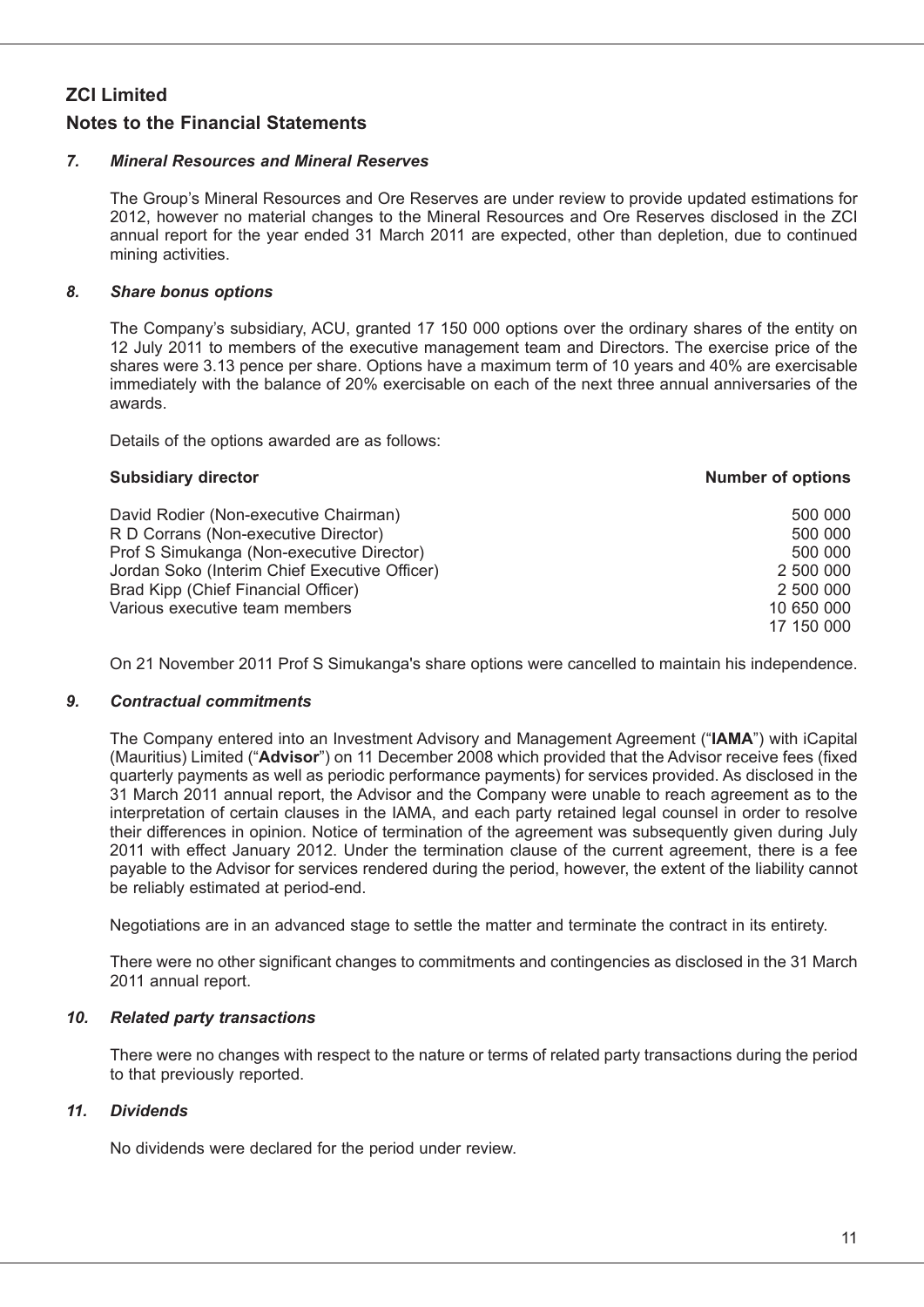### *12. Events after the reporting period*

No other material events have taken place since the period-end that require adjustment to balances reported.

### *13. Review opinion*

The condensed consolidated interim financial statements of ZCI for the period ended 30 September 2011 have been reviewed by our auditors, KPMG Inc. In their review report, dated 20 December 2011, KPMG Inc state that their review was conducted in accordance with the International Standards on Review Engagements 2410, Review of Interim Information Performed by the Independent Auditor of the Entity. They have expressed an unmodified conclusion with an emphasis of matter as follows: "Without qualifying our conclusion, we draw attention to note 5, which indicates that the Group incurred a loss for the six months ended 30 September 2011 of USD7.4 million. This condition, along with other matters as set forth in the note, indicates the existence of a material uncertainty that may cast significant doubt on the ability of the company and its subsidiaries to continue as going concerns."

The review report is available for inspection at the registered office of the Company (Clarendon House, 2 Church Street, Hamilton, Bermuda) and the offices of the sponsor.